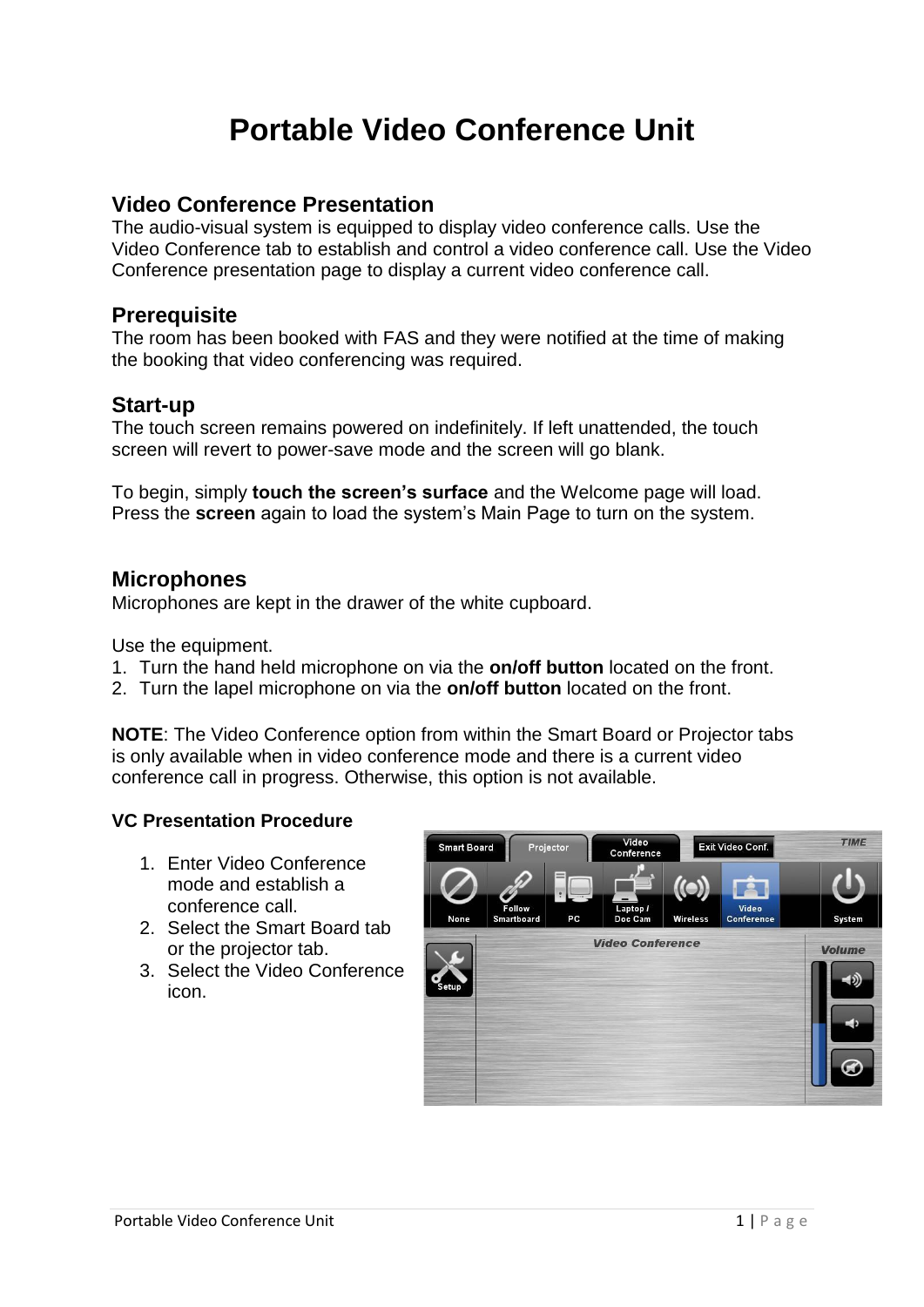# **Video Conferencing**

#### **Video Conference Dialing**

The system features video conference dialing that allows manual dialing and calling of video conference calls.

**NOTE:** The video conference trolley must be fully connected within the room before video conference control via the touch screen panel is available.

## **Video Conference Dialing Procedure**

- 1. Press the **Video Conference** tab.
- 2. Select the **Dialing** icon.
- 3. Enter the contact number/address using the numeric keypad of the **keyboard** or via the **keyboard** icon.
- 4. Press the **Call** icon to connect the call.
- 5. Use the **Privacy** icon to disable outgoing audio.
- 6. Use the **Volume** controls to adjust the incoming volume level.
- 7. Press the **Remote** icon to display simulated remote control icons.
- 8. Press the **PIP Layout** icon to display and change the picture-in-picture image.
- 9. Press the **End** icon or **Exit Video Conf.** icon to disconnect the call.

#### **Menu Controls**

- 1. Press the **Enter/Menu** icon to display the on-screen menu.
- 2. Use the  $\rightarrow \rightarrow \rightarrow$  icons to navigate around the on-screen display menu.
- 3. Confirm selections by pressing the **Enter/Menu** icon again.
- 4. Press the **Back/Cancel** icon to cancel a selection or exit the on-screen

#### **Video Conference Phone Book**

The video conferencing system features an integrated Phone Book. The phone book provides a convenient way of establishing calls without needing to manually type long contact numbers.

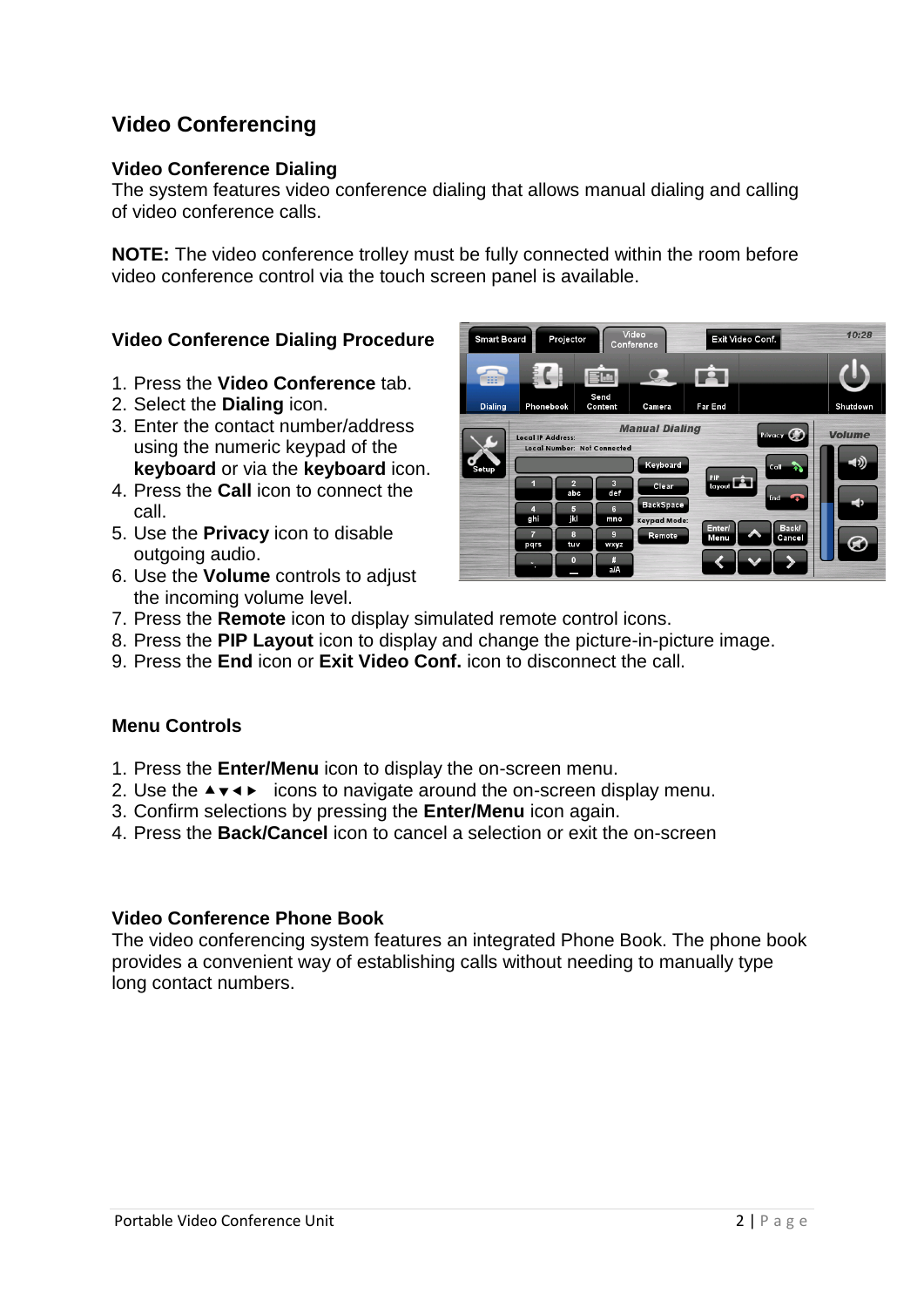## **VC Phone Book Procedure**

- 1. Press the **Video Conference** tab.
- 2. Select the **Phonebook** icon.
- 3. Select one of the **contact** icons to bring up the contact's name and number.
- 4. Use the Next  $\triangleright$  or Prev  $\triangleleft$  icons to scroll through the phone book. Use the First  $\mathbf{M}$  or Last  $\mathbf{M}$  icons to jump to the beginning or end of the phone book.
- 5. Press the **Call** icon to connect the call.
- 6. Use the **Privacy** icon to disable outgoing microphone audio.
- 7. Use the **Volume** controls to adjust the incoming volume level.
- 8. Press the **End** icon to disconnect the call

#### **Video Conference Send Content**

The video conferencing system allows users to select and control the near-end sources. The unit will send whatever source is currently being displayed by the Epson projector onto the interactive whiteboard.

#### **VC Send Content Procedure**

- 1. Press the **Video Conference** tab.
- 2. Select the **Send Content** icon.
- 3. From the **Smart Board** tab, select a source to be displayed on the whiteboard.
- 4. Press the **Send Content** icon to send the presentation.
- 5. Press the **Stop Sending** icon to stop sending the presentation

#### **Video Conference Camera**

The video conferencing system allows users to select and control the near-end video camera.

## **VC Camera Procedure**

- 1. Press the **Video Conference** tab.
- 2. Select the **Camera** icon.
- 3. Use the **Av I** ► icons and **Zoom** icons to position the camera.
- 4. Select a **Preset** icon to move the camera to a pre-configured position.